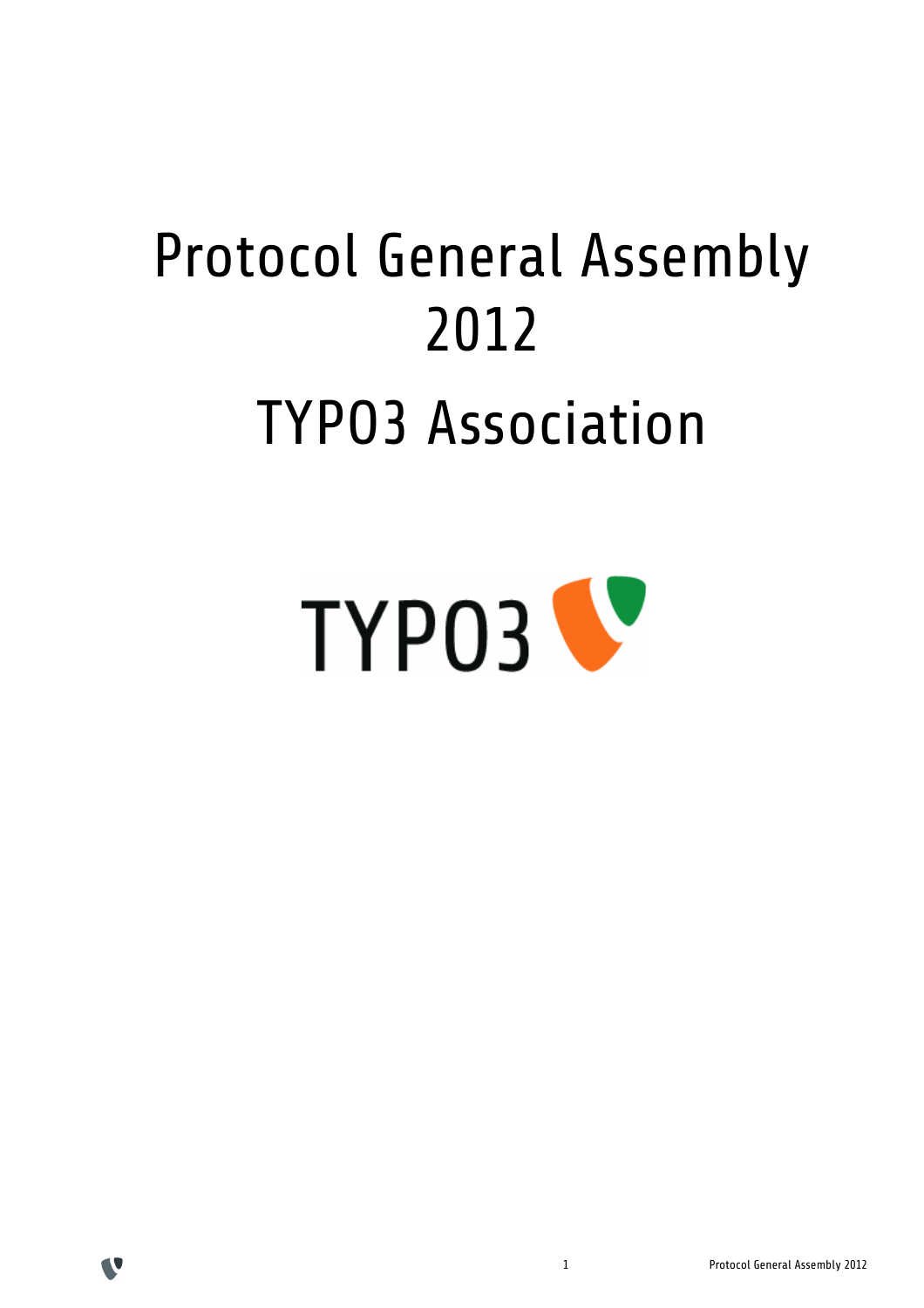# Table of contents

V

| 14 Complaints about administrative bodies, decisions on dismissing members of the Board, or any |  |
|-------------------------------------------------------------------------------------------------|--|
|                                                                                                 |  |
|                                                                                                 |  |

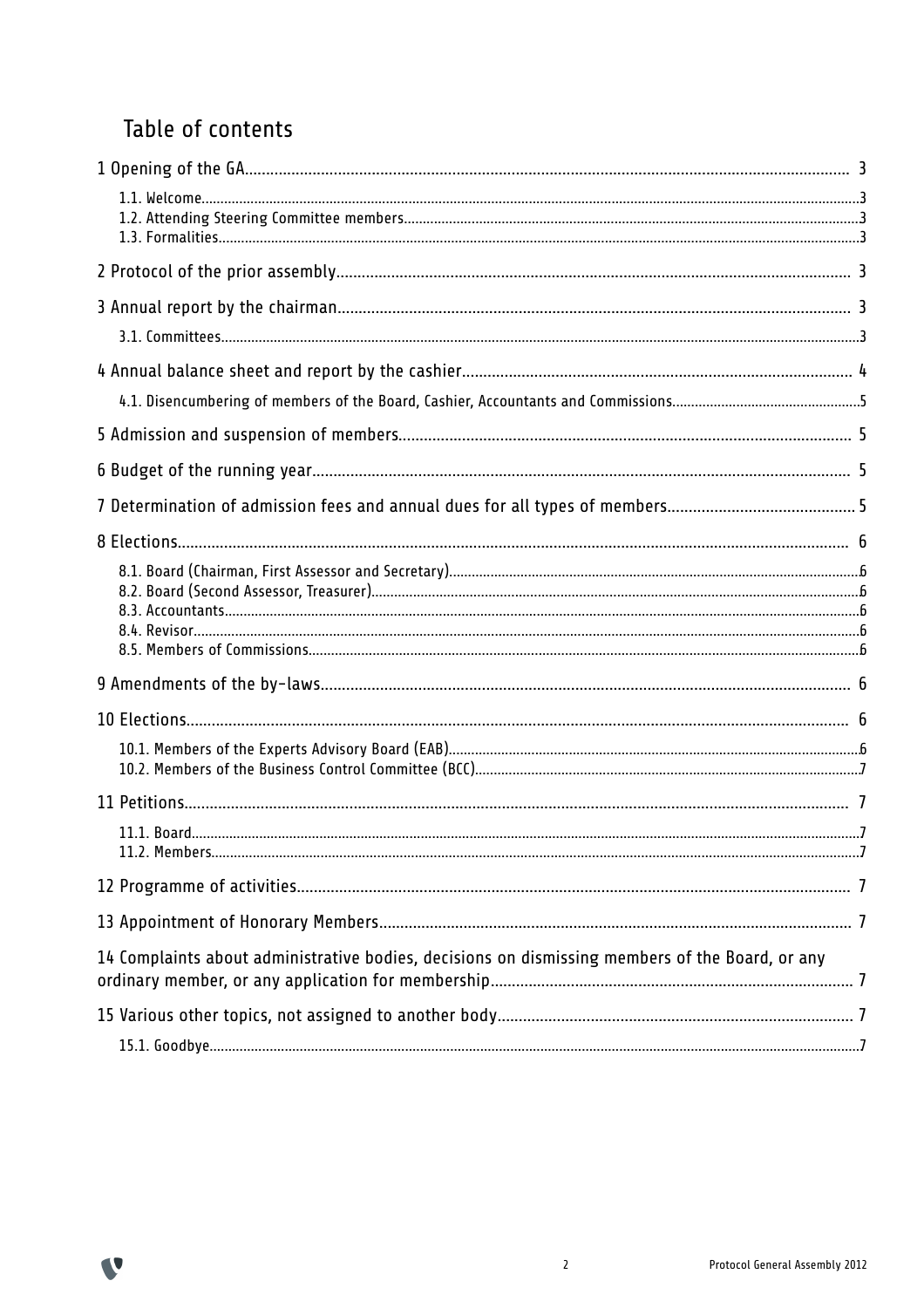# 1 Opening of the GA

## 1.1. Welcome

Jürgen Egeling, the chairman of the TYPO3 Association, welcomes the attendees at the General Assembly 2012 in Basel, Switzerland. The assembly started at 14:00.

## 1.2. Attending Steering Committee members

Following Steering Committee members are present: Ben van't Ende, Karsten Dambekalns, Eike Diestelkamp, Ingmar Schlecht, Michael Stucki, Robert Lemke.

Kian T. Gould, Daniel Hinderink and Christian Jul Jensen are absent.

## 1.3. Formalities

- 1. The members appoint the chairman (Jürgen Egeling) as the president of the day. The president of the day opens the GA.
- 2. Mario Rimann asks, if the elections can be done by raising one's hand. Everyone agrees.
- 3. Election of the person in charge for counting the votes: Andreas Wolf. The vote was unisonous.
- 4. The presented agenda has been approved.
- 5. The invitation for the GA has been sent in time to the members and all formalities have been followed.

## 2 Protocol of the prior assembly

The protocol was approved unisonous.

## 3 Annual report by the chairman

Jürgen Egeling reports about last years activities. Please see the annual report 2011 for further details.

#### 3.1. Committees

#### Event Committee Report 2011

This committee was founded in 2011. It is lead by Thomas Hempel. They held two live meetings so far. All further informations can be found in the annual report 2011.

#### T3CON

Jürgen Egeling reports about the last years conference. For the first time the conference took place in Hanau. It was necessary, because it is hard to find hotels in reasonable size. The new location provided better conditions (audio, video, size). But it had it's price. So the profit decreased significant. For 2012 a new location is found in Stuttgart Fellbach. The date is October 4<sup>th</sup> to 6<sup>th</sup> 2012.

#### T3BOARD

Adrian Zimmermann reports about the last years event in Zell am See. 120 participants were at the Schmittenhöhe. Due to the late date (it was early April), they were lack of snow. So this time, the event will take place from February 25<sup>th</sup> to March 2<sup>nd</sup>. With 130 participants it is fully booked out.

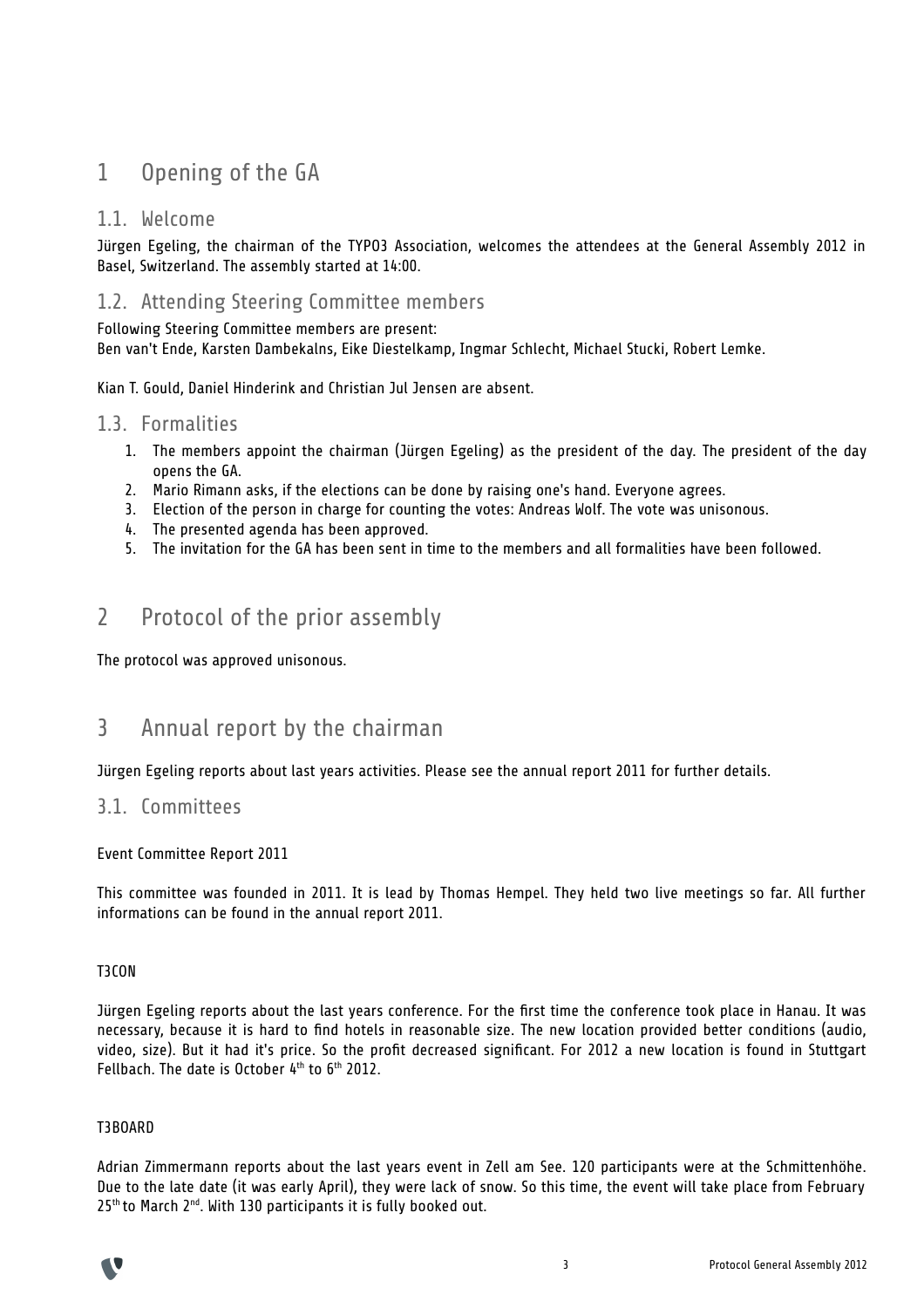T3DD

Die DevDays 2011 (7-10. July) in Sursee have been very successful. More then 200 participants attended the event. There was a significant surplus. Gina Steiner thanks Mario Rimann for his engagement.

In 2012 the event is organised by Sebastian Böttger und Patrick Lobacher in Munich.

#### T3CON Canada Quebec

Patrick Gaumond will organise that event. Shortly the new website will go live.

#### Certification / Quality Control

Jürgen Egeling tells, that the team organises the change to Pearson. This company provides a worldwide infrastructure for exams. So exams can be done at any time and the result of the exam is shown in realtime. But the contract period is 3 years. It is planned to shorten the contract to 12 month, to limit the possible expenses The Board and Steering Committee approved unisonous to continue negotiations.

#### Communication

Søren Schaffstein reports, that last year the TYPO3 Newsletter was started. A first issue was published at the end of last year. Also it is planned to raise the amount of press releases. A new picture archive for press went online. In 2012 it is planned to improve the communication process, when new TYPO3 versions are released. In the past it was difficulty, because of changing release managers.

#### Research and Development (RND)

Michael Stucki reports for the Version 4.x team: Oliver Harder is new leader of the team. In the last year there were two releases (4.5 LTS and 4.6). Currently version 4.7 is under development. The Core team had two meetings (Berlin and Sursee).

Robert Lemke reports for the Phoenix Team. In 2011 the focus was, to finish FLOW3, which happened two weeks after the T3CON11. As a new features support for doctrine (this was requested from any real world projects) was introduced. Another important step was the launch of the T3CON11 site. It is built completely with Phoenix. The finalising of the site was delayed by one month, but gave useful feedback to the team.

Currently the localisation features are completed. The release of FLOW 1.1 is planned in the next weeks. Then the team will focus on TYPO3 Phoenix. The team is looking for a designer.

#### FINANCIAL

The accounting was restructured in 2011. Now it is done by Sandra Krieg and therefore by the association itself. Also a new online solution is used.

The central shop solution [\(http://shop.typo3.org\)](http://shop.typo3.org/) provides the membership administration and the sale of all tickets for the official events. For 2012 it is planned to integrate the certification.

#### BCC

The committee was founded last year, to provide an external sight at the finances. In May 2011 the BCC started its work. Their reports can be found at<http://association.typo3.org/business-control-committee/bcc-reports/ref/assoc/>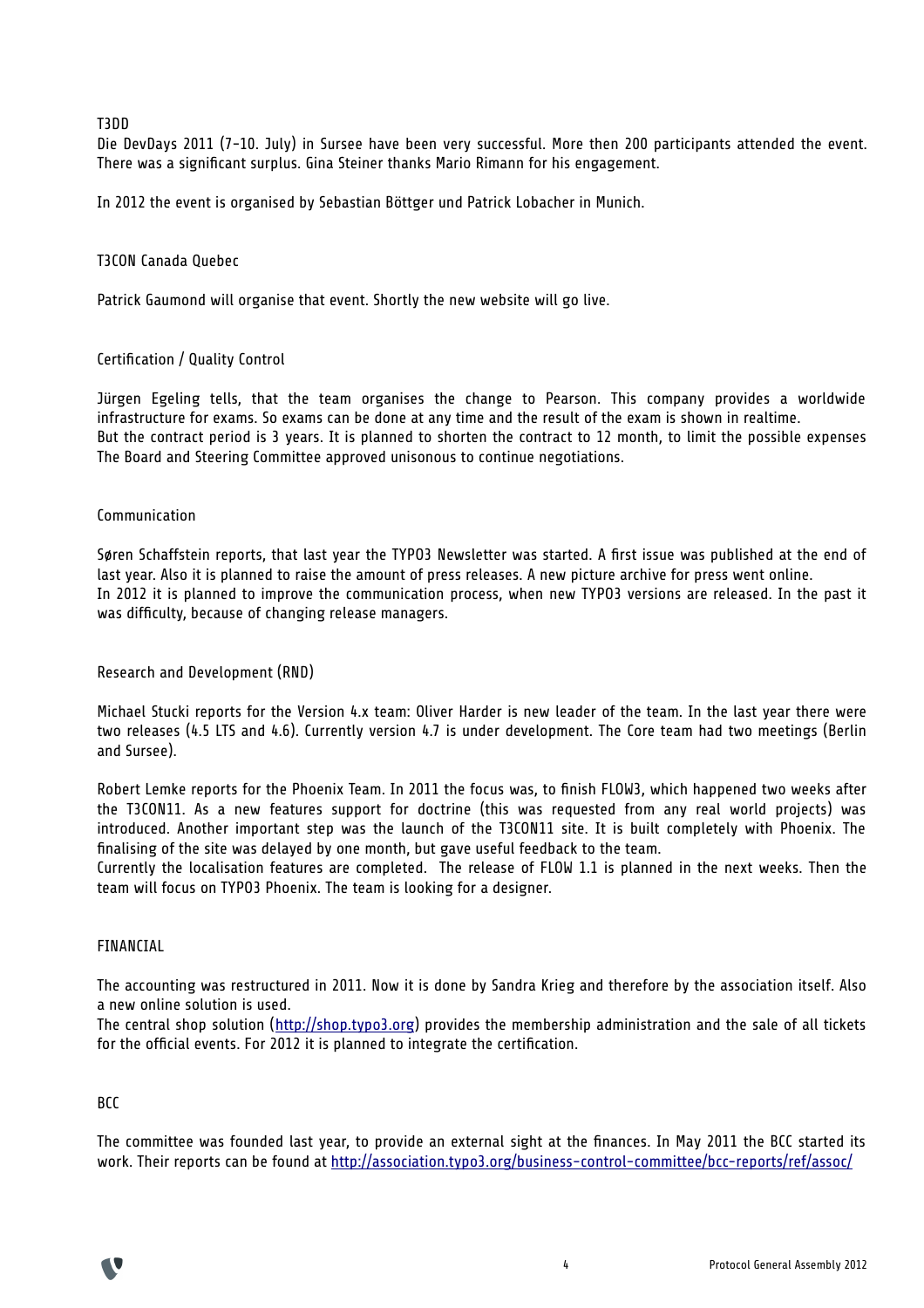# 4 Annual balance sheet and report by the cashier

Adrian Zimmermann goes through the annual report and balance sheet and explains the numbers. He mentions again that all the numbers are in Swiss Francs (CHF) and not in Euro.

Christof Baettig, representing the revising company, goes through his management letter that contains details about the external revision that has been done on the annual accounting of 2011. The changeover of the account from Swiss to Germany performed good. The structure of the accounting is well thought out and organised. He recommends to the Board the approval of the financial statements.

Adrian Zimmermann reports, that the balance sheet has been approved by the Board. The financial report for 2011 is approved by the Steering Committee members unisonous.

## 4.1. Disencumbering of members of the Board, Cashier, Accountants and Commissions

The members of the Board were disencumbered unisonous by the Steering Committee. The cashier was disencumbered unisonous by the Steering Committee. The accountant was disencumbered by the Steering committee and the Board unisonous. The commissions are disencumbered by the Steering committee and the Board unisonous.

## 5 Admission and suspension of members

None regarding the supporting members. Maybe this year this can happen for the first time. Currently there are unpaid membership invoices in the amount of 97.000 EUR. This year the association will start sending reminders.

## 6 Budget of the running year

Adrian Zimmermann is presenting the budget for 2012.

The budget is planned in EUR. Adrian Zimmermann explains that the budget 2012 requires to take money from the stock. It is planned to take 77% from the stock. We expect for 2013, that the budget for Phoenix will be smaller than 2012. Then the budget will be balanced again.

The open questions regarding the budget are discussed.

The budget 2012 is approved unisonous by the Steering Committee and the Board.

# 7 Determination of admission fees and annual dues for all types of members

The Board and the Steering Committee decided to raise the annual dues for all types of members in average about 6.85%:

Bronze membership from 100 € to 105 € Silver membership from 700 € to 770 € Gold membership from 2.000 € to 2.100 € Platinum membership from 10.000 to 10.500 €.

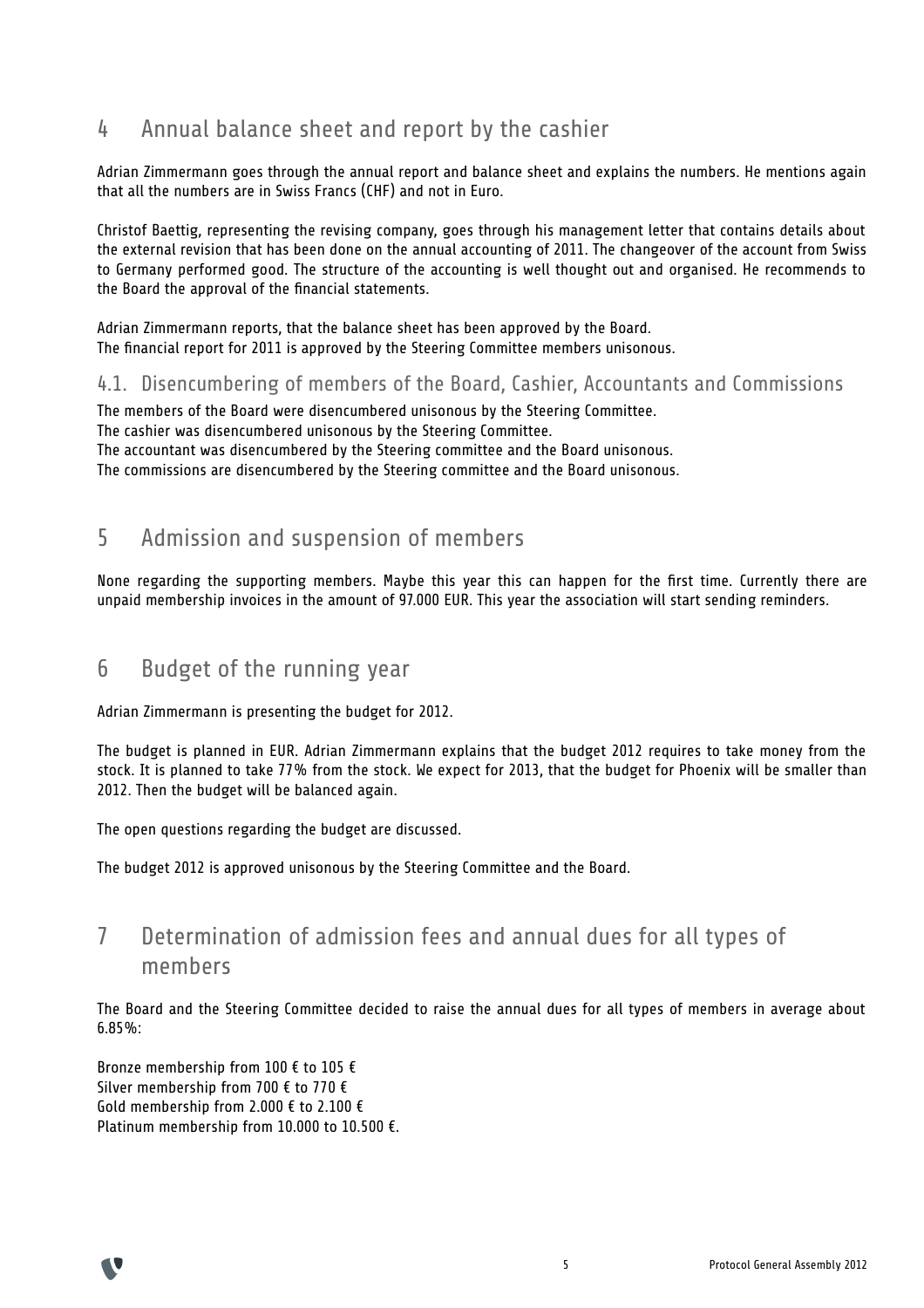# 8 Elections

Eligible to vote is the Steering Committee and the Board.

## 8.1. Board (Chairman, First Assessor and Secretary)

There are elections for the following positions of the Board.

Chairman: Jürgen Egeling was re-elected unisonous. First Assessor: Søren Schaffstein was re-elected unisonous. Secretary: Stefan Busemann was elected unisonous. All the voted persons accept their election.

## 8.2. Board (Second Assessor, Treasurer)

Extra ordinary election for the replacement for Peter Pröll and Adrian Zimmermann Second Assessor: Frederik Gaus was elected unisonous and agrees his election. Treasurer: Alain Veuve was elected unisonous and agrees his election.

## 8.3. Accountants

No changes this year. The Steering Committee and the Board approved the BDO as accountants.

## 8.4. Revisor

The Steering Committee and the Board approved the Revisor.

## 8.5. Members of Commissions

No changes.

## 9 Amendments of the by-laws

With the start of the new by-laws the Perestroika project is finished. From now on, most of the elections will by done by all members. Now the members are able to take part at online votings for the EAB and BCC and will be able to influence the budgeting process.

The Steering Committee and the Board approved the new by-laws.

At 15:27 the new by-laws became effective.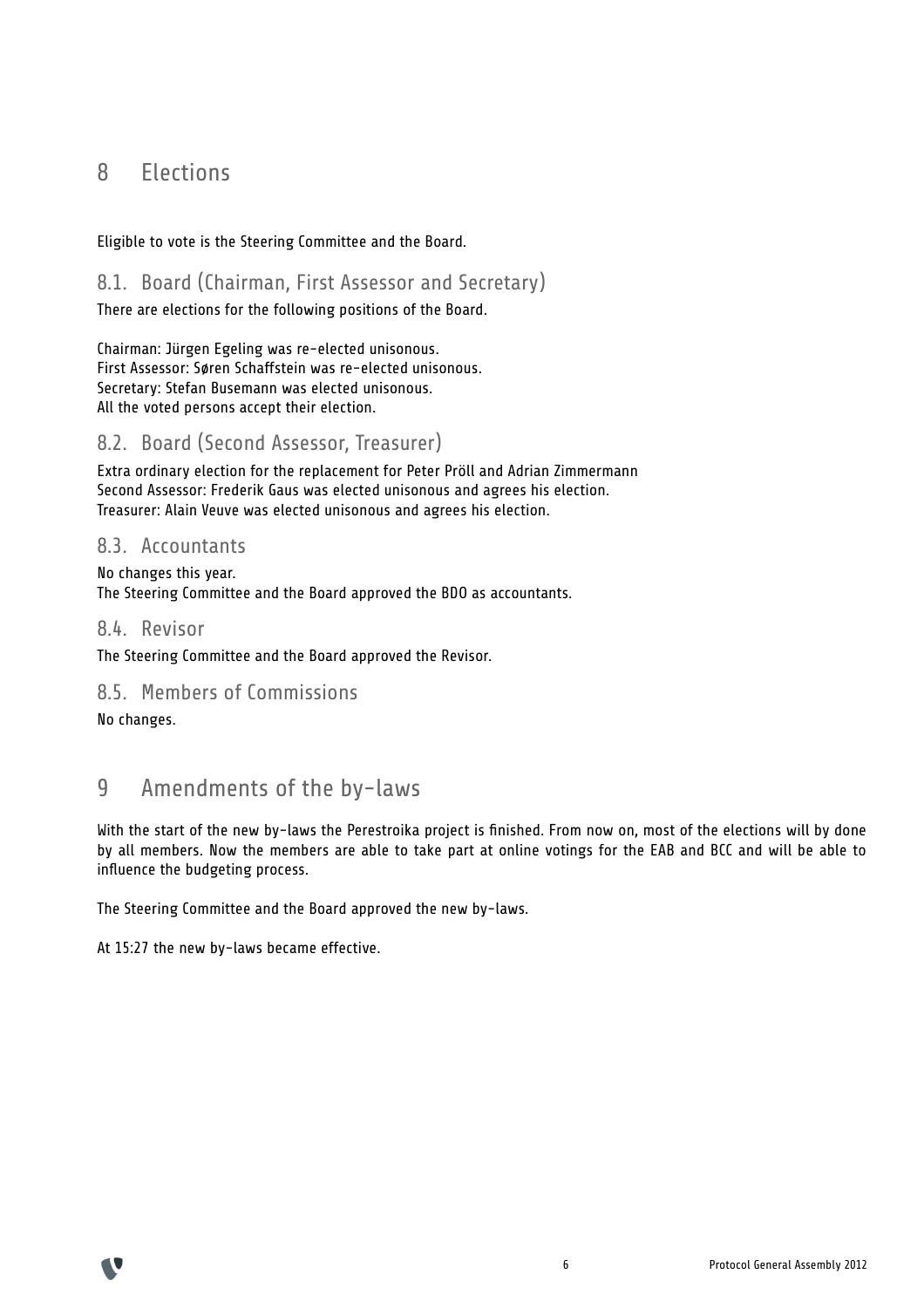# 10 Elections

Mario Rimann explains the online voting system. Jürgen Egeling asks the General Assembly, if anybody wants to raise a plea.

All 23 participants of the General Assembly accept the result of the online voting.

## 10.1. Members of the Experts Advisory Board (EAB)

Mario Rimann shows the assembly the results of the online voting: Michael Stucki was elected with 146 votes. Patrick Lobacher was elected with 99 votes. Olivier Dobberkau was elected with 67 votes. Peter Pröll was elected with 58 votes. Jonas Felix was elected with 22 votes. Jan-Hendrik Heuing was elected with 21 votes.

Michael Stucki, Olivier Dobberkau, Peter Pröll agreed with their elections. Stefan Busemann asked Patrick Lobacher, Jonas Felix and Jan-Hendrik Heuing, if they accept their elections. All of them agreed with their elections.

## 10.2. Members of the Business Control Committee (BCC)

Mario Rimann shows the assembly the results of the online voting: Jochen Weiland was elected with 150 votes. Georg Ringer was elected with 56 votes. Ingo Schmitt was elected with 56 votes. Robert Meyer was elected with 35 votes.

Jochen Weiland agreed with his election

Stefan Busemann asked Georg Ringer, Ingo Schmitt and Robert Meyer if they accept their elections. All of them agreed with their elections.

## 11 Petitions

#### 11.1. Board

No petitions from the Board.

## 11.2. Members

Questions from Felix Aortal: Is the T3CON Asia an official TYPO3 event? Jürgen answers, that it is currently no official event. It could be possible, that it will get one in the future.

## 12 Programme of activities

The committee leaders have also informed about the planned activities during their reports from 2011 earlier in the meeting.